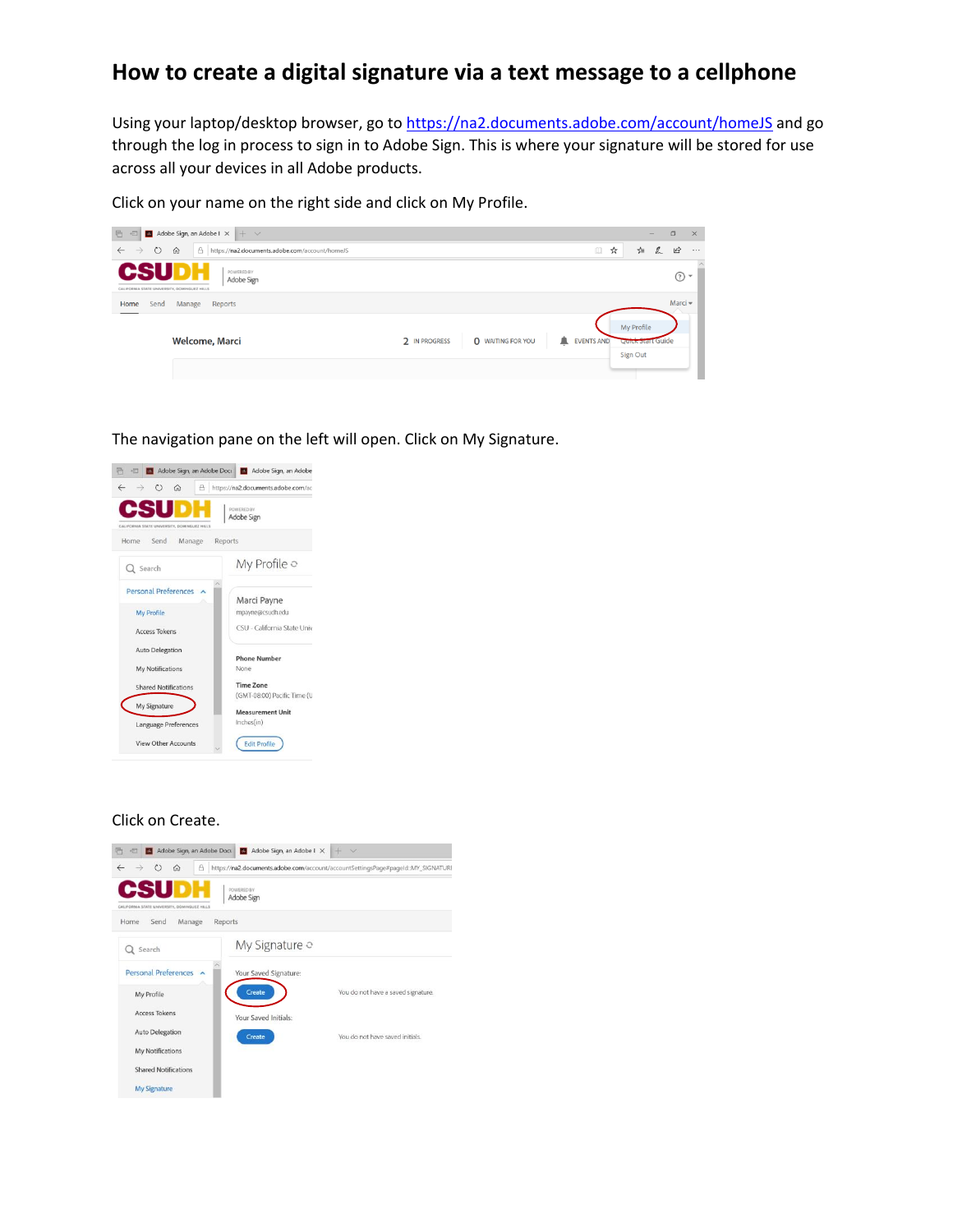## **How to create a digital signature via a text message to a cellphone**

On the popup window, click on Mobile and enter your cellphone number to receive a text and click Send.

| Ò.<br><u>ئە</u><br>Ab-<br><b>Mobile</b><br>Draw<br>Image                                                                |
|-------------------------------------------------------------------------------------------------------------------------|
|                                                                                                                         |
| Use your mobile device to easily draw or capture your signature.<br>A link will be sent to your mobile device via text: |
| Send<br>$($ ### $)$ ###-####                                                                                            |
|                                                                                                                         |

The popup will show that you should have received a text. Check your cellphone and click the link in the text.

| $\overline{\phantom{a}}$<br>Mobile<br>Draw<br>Image                                                                                                             |       |
|-----------------------------------------------------------------------------------------------------------------------------------------------------------------|-------|
| A link has been sent to your mobile device<br>Tap the link on your device and then return here when complete.<br>Cancel (link will auto-expire in 4:49 minutes) |       |
| Use your mobile device to easily draw or capture your signature.<br>A link will be sent to your mobile device via text:<br><b>Send Again</b>                    |       |
|                                                                                                                                                                 | Close |

Turn your cellphone sideways and sign with your finger. Clear and repeat until you're happy with your signature. Click Done.

| sign | Sign Here<br>and company and company company |  |
|------|----------------------------------------------|--|
|      |                                              |  |
|      |                                              |  |